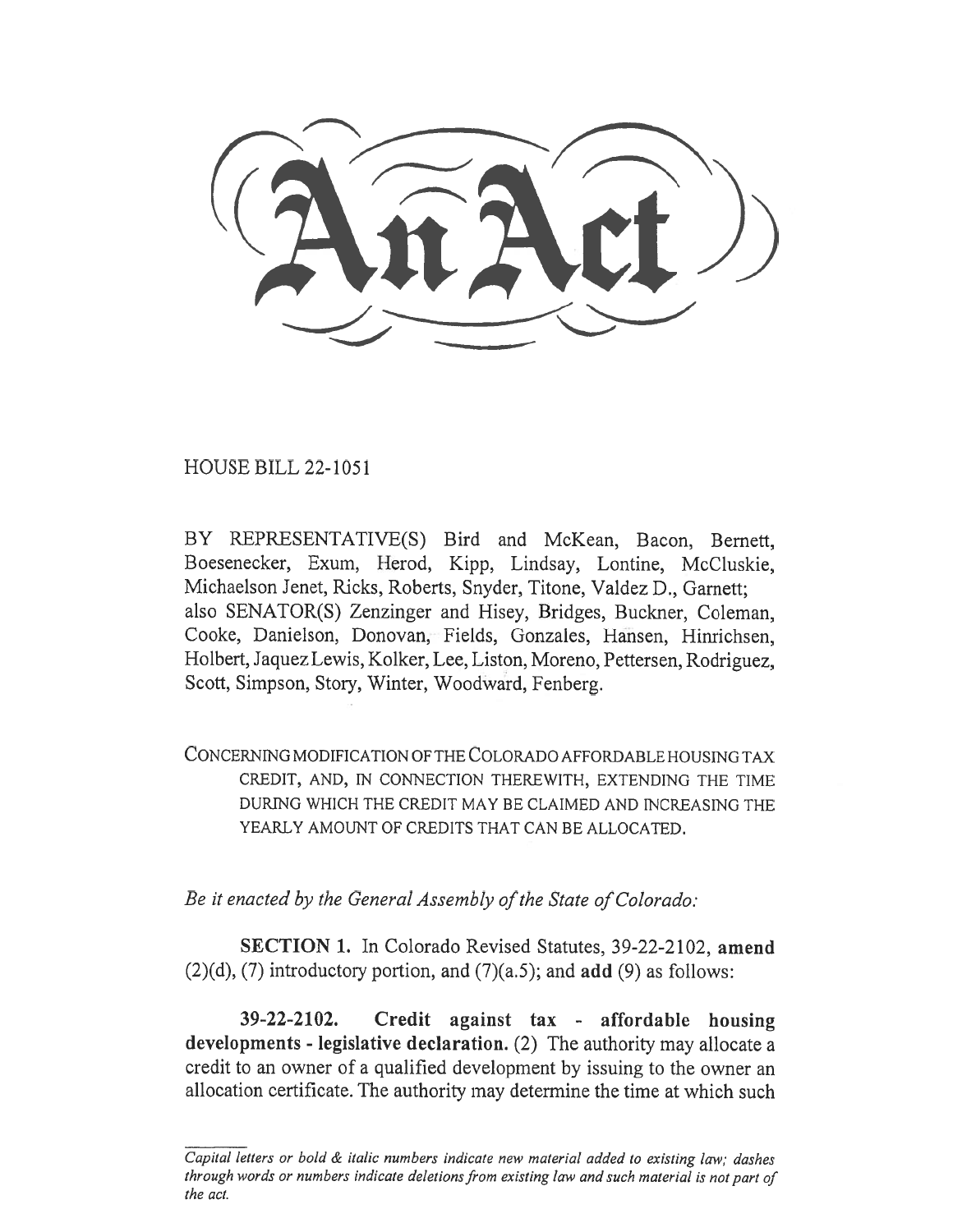allocation certificate is issued. The credit shall be in an amount determined by the authority, subject to the following guidelines:

(d) The aggregate sum of credits allocated annually shall not exceed the limits set forth in subsection (7) of this section, except for credits allocated in 2015 and 2016 for qualified developments that are located in a county that is designated by the qualified allocation plan as having been impacted by a natural disaster CREDITS ALLOCATED FOR QUALIFIED DEVELOPMENTS THAT ARE LOCATED IN A COUNTY THAT IS DESIGNATED BY THE QUALIFIED ALLOCATION PLAN HAVING BEEN IMPACTED BY A FEDERALLY DECLARED DISASTER AND SOLELY FOR THE PURPOSES OF LEVERAGING STATE AND FEDERALLY NATURAL DISASTER FUNDS APPROPRIATED FOR SUCH RECOVERY EFFORTS.

(7) During each calendar year of the period beginning January 1, 2015, and ending December 31, 2024 DECEMBER 31, 2031, the authority may allocate a credit, the full amount of which may be claimed against the taxes imposed by this article 22 for each taxable year of the six-year credit period. The aggregate amount of all credits allocated by the authority in each calendar year of the period beginning January 1, 2015, and ending December 31, 2024 DECEMBER 31, 2031, shall not exceed the amount of:

(a.5) Ten million dollars for credits allocated annually beginning on January 1, 2020, and ending on December 31, 2024 DECEMBER 31, 2031, pursuant to subsection (1) of this section and section 39-22-2105 combined;

(9) IN ACCORDANCE WITH SECTION 39-21-304 (1), WHICH REQUIRES EACH BILL THAT CREATES A NEW TAX EXPENDITURE OR EXTENDS AN EXPIRING TAX EXPENDITURE TO INCLUDE A TAX PREFERENCE PERFORMANCE STATEMENT AS PART OF A STATUTORY LEGISLATIVE DECLARATION, THE GENERAL ASSEMBLY HEREBY FINDS AND DECLARES THAT:

(a) THE GENERAL LEGISLATIVE PURPOSES OF THE INCOME TAX CREDIT ALLOWED BY THIS SECTION ARE:

(I) To INDUCE CERTAIN DESIGNATED BEHAVIOR BY TAXPAYERS; AND

(II) To PROVIDE TAX RELIEF FOR CERTAIN BUSINESSES OR INDIVIDUALS;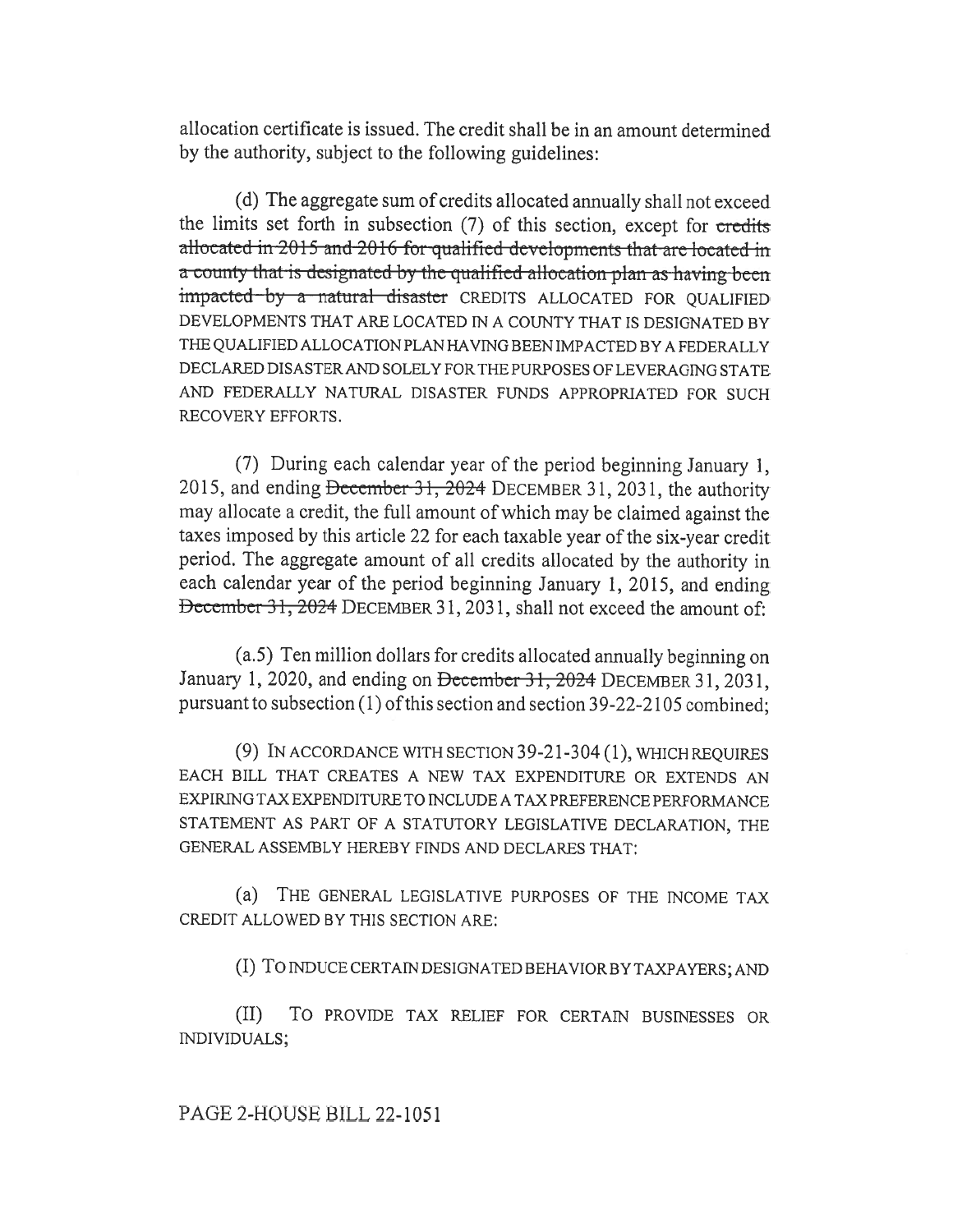(b) THE SPECIFIC LEGISLATIVE PURPOSE OF THE INCOME TAX CREDIT ALLOWED BY THIS SECTION IS TO ADDRESS THE SHORTAGE OF AFFORDABLE HOUSING IN THE STATE AND INCREASE ACCESS TO AFFORDABLE HOUSING BY ENCOURAGING DEVELOPERS TO BUILD UNITS SPECIFICALLY RESTRICTED FOR RESIDENTS WITH INCOMES BELOW THE AREA MEDIAN INCOME AND ALSO TO ENCOURAGE PRIVATE SECTOR INVESTMENT INTO THE DEVELOPMENT AND PRESERVATION OF AFFORDABLE HOUSING; AND

(c) IN ORDER TO ALLOW THE GENERAL ASSEMBLY AND THE STATE AUDITOR TO MEASURE THE EFFECTIVENESS OF ACHIEVING THE PURPOSES SPECIFIED IN SUBSECTIONS  $(9)(a)$  and  $(9)(b)$  of this section, the COLORADO HOUSING AND FINANCE AUTHORITY IS REQUIRED TO PROVIDE THE ANNUAL REPORT DETAILED IN SECTION 39-22-2108 TO THE GENERAL ASSEMBLY AND THE COLORADO STATE AUDITOR.

SECTION 2. Safety clause. The general assembly hereby finds,

## PAGE 3-HOUSE BILL 22-1051